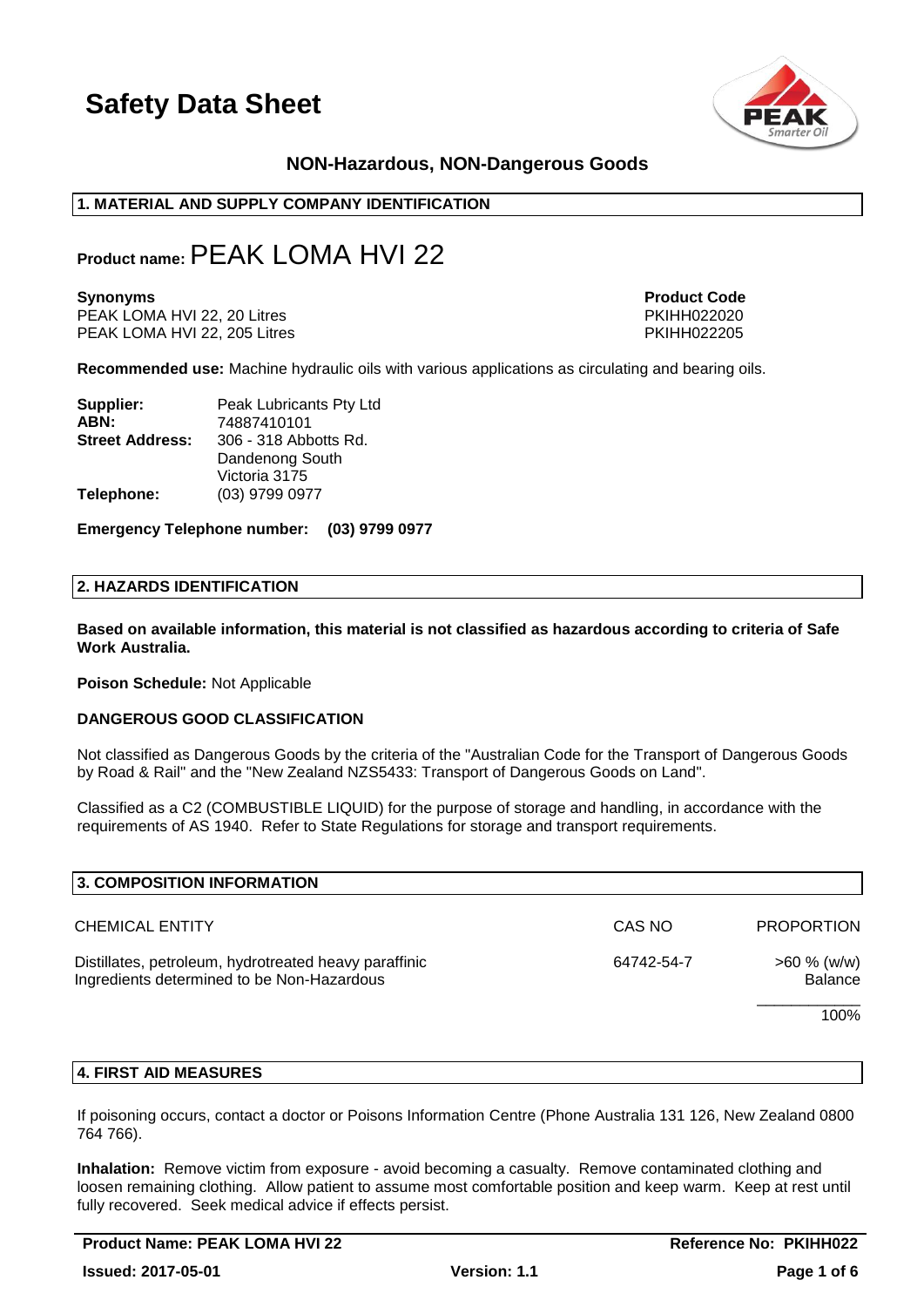

**Skin Contact:** If skin or hair contact occurs, remove contaminated clothing and flush skin and hair with running water. If swelling, redness, blistering or irritation occurs seek medical assistance.

**Eye contact:** If in eyes wash out immediately with water. In all cases of eye contamination it is a sensible precaution to seek medical advice.

**Ingestion:** Rinse mouth with water. If swallowed, do NOT induce vomiting. Give a glass of water to drink. Never give anything by the mouth to an unconscious patient. If vomiting occurs give further water. Seek medical advice.

**PPE for First Aiders:** Wear safety shoes, overalls, gloves, safety glasses. Available information suggests that gloves made from nitrile rubber should be suitable for intermittent contact. However, due to variations in glove construction and local conditions, the user should make a final assessment. Always wash hands before smoking, eating, drinking or using the toilet. Wash contaminated clothing and other protective equipment before storing or re-using.

**Notes to physician:** Treat symptomatically.

#### **5. FIRE FIGHTING MEASURES**

**Hazchem Code:** Not applicable.

**Suitable extinguishing media:** If material is involved in a fire use water fog (or if unavailable fine water spray), alcohol resistant foam, standard foam, dry agent (carbon dioxide, dry chemical powder).

**Specific hazards:** Combustible liquid.

**Fire fighting further advice:** On burning or decomposing may emit toxic fumes. Fire fighters to wear selfcontained breathing apparatus and suitable protective clothing if risk of exposure to vapour or products of combustion or decomposition.

#### **6. ACCIDENTAL RELEASE MEASURES**

#### **SMALL SPILLS**

Wear protective equipment to prevent skin and eye contamination. Avoid inhalation of vapours or dust. Wipe up with absorbent (clean rag or paper towels). Collect and seal in properly labelled containers or drums for disposal.

#### **LARGE SPILLS**

Clear area of all unprotected personnel. Slippery when spilt. Avoid accidents, clean up immediately. Wear protective equipment to prevent skin and eye contamination and the inhalation of vapours. Work up wind or increase ventilation. Contain - prevent run off into drains and waterways. Use absorbent (soil, sand or other inert material). Collect and seal in properly labelled containers or drums for disposal. If contamination of crops, sewers or waterways has occurred advise local emergency services.

#### **Dangerous Goods - Initial Emergency Response Guide No:** Not applicable

#### **7. HANDLING AND STORAGE**

**Handling:** Avoid eye contact and repeated or prolonged skin contact. Avoid inhalation of vapour, mist or aerosols.

**Storage:** Store in a cool, dry, well-ventilated place and out of direct sunlight. Store away from foodstuffs. Store away from incompatible materials described in Section 10. Store away from sources of heat and/or ignition. Keep container standing upright. Keep containers closed when not in use - check regularly for leaks.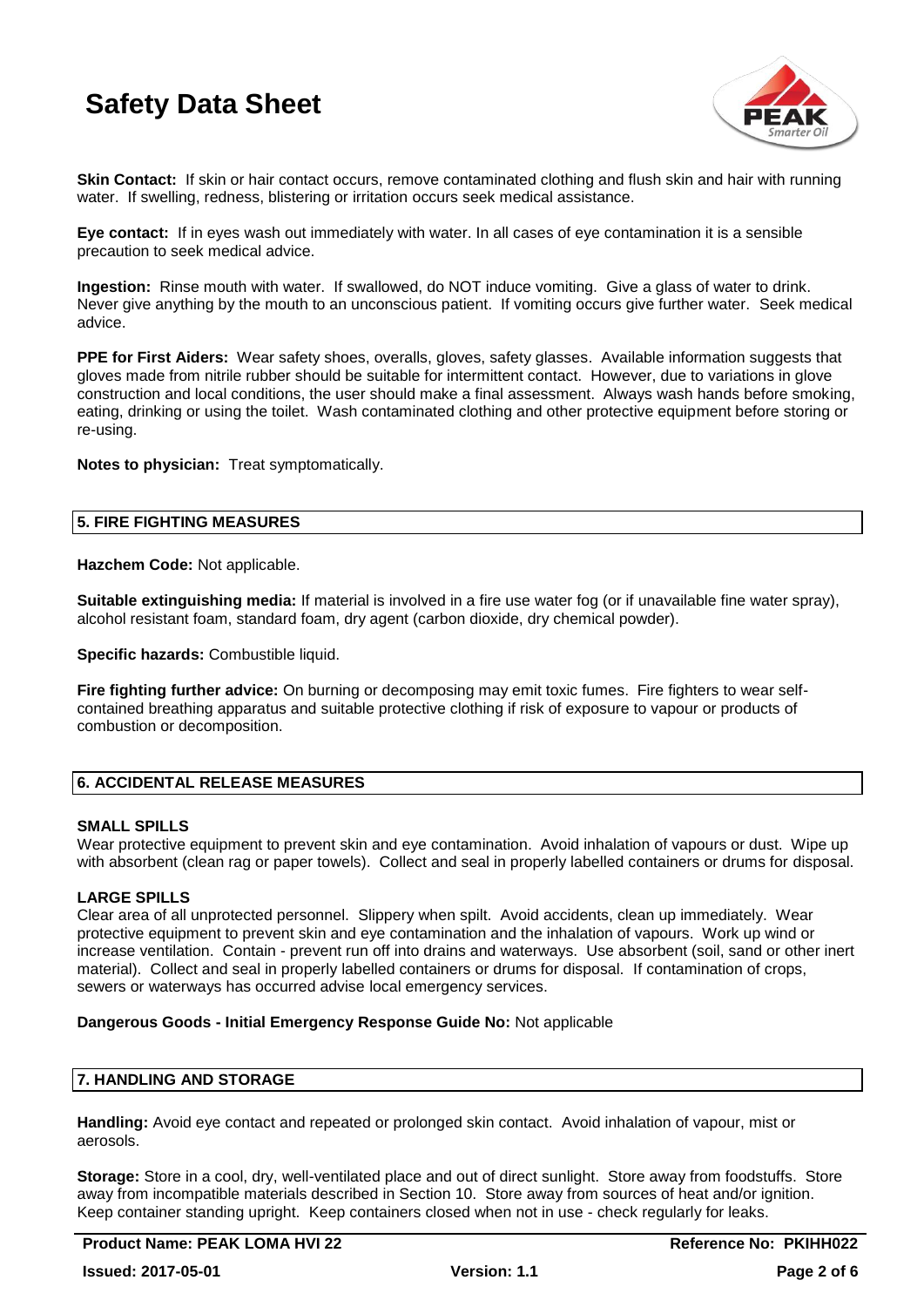

Classified as a C2 (COMBUSTIBLE LIQUID) for the purpose of storage and handling, in accordance with the requirements of AS 1940. Refer to State Regulations for storage and transport requirements.

### **8. EXPOSURE CONTROLS / PERSONAL PROTECTION**

**National occupational exposure limits:** No value assigned for this specific material by Safe Work Australia.

**Biological Limit Values:** As per the "National Model Regulations for the Control of Workplace Hazardous Substances (Safe Work Australia)" the ingredients in this material do not have a Biological Limit Allocated.

**Engineering Measures:** Natural ventilation should be adequate under normal use conditions.

**Personal Protection Equipment:** SAFETY SHOES, OVERALLS, GLOVES, SAFETY GLASSES.

Personal protective equipment (PPE) must be suitable for the nature of the work and any hazard associated with the work as identified by the risk assessment conducted.

Wear safety shoes, overalls, gloves, safety glasses. Available information suggests that gloves made from nitrile rubber should be suitable for intermittent contact. However, due to variations in glove construction and local conditions, the user should make a final assessment. Always wash hands before smoking, eating, drinking or using the toilet. Wash contaminated clothing and other protective equipment before storing or re-using.

**Hygiene measures:** Keep away from food, drink and animal feeding stuffs. When using do not eat, drink or smoke. Wash hands prior to eating, drinking or smoking. Avoid contact with clothing. Avoid eye contact and repeated or prolonged skin contact. Avoid inhalation of vapour, mist or aerosols. Ensure that eyewash stations and safety showers are close to the workstation location.

#### **9. PHYSICAL AND CHEMICAL PROPERTIES**

| Form:<br>Liquid<br>N Av<br>Colour:<br>Odour: | Characterisitc    |
|----------------------------------------------|-------------------|
| Solubility:                                  | N Av              |
| <b>Specific Gravity:</b>                     | N Av              |
| Density:                                     | 0.878 g/mL @ 15°C |
| <b>Relative Vapour Density (air=1):</b>      | N Av              |
| Vapour Pressure (20 °C):                     | N Av              |
| Flash Point (°C):                            | > 210             |
| Flammability Limits (%):                     | N Av              |
| <b>Autoignition Temperature (°C):</b>        | N Av              |
| Melting Point/Range (°C):                    | N Av              |
| <b>Boiling Point/Range (°C):</b>             | N Av              |
| pH:                                          | N Av              |
| <b>Viscosity:</b>                            | 22 cSt @ 40 °C    |
| Total VOC (g/Litre):                         | N Av              |

(Typical values only - consult specification sheet)  $N Av = Not available, N App = Not applicable$ 

#### **10. STABILITY AND REACTIVITY**

**Chemical stability:** This material is thermally stable when stored and used as directed.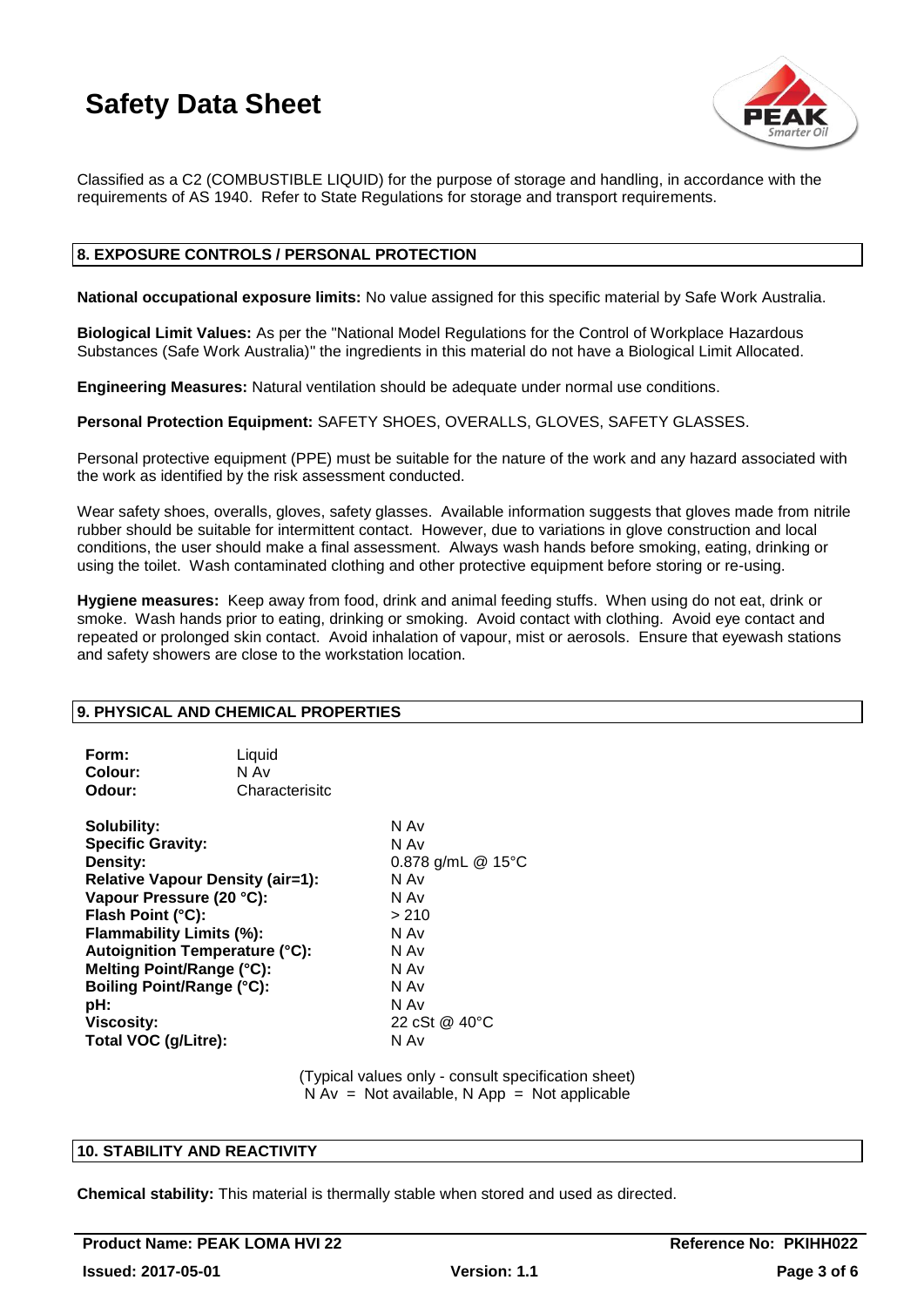

**Conditions to avoid:** Elevated temperatures and sources of ignition.

**Incompatible materials:** Oxidising agents.

**Hazardous decomposition products:** Oxides of carbon and nitrogen, smoke and other toxic fumes.

**Hazardous reactions:** No known hazardous reactions.

#### **11. TOXICOLOGICAL INFORMATION**

No adverse health effects expected if the product is handled in accordance with this Safety Data Sheet and the product label. Symptoms or effects that may arise if the product is mishandled and overexposure occurs are:

#### **Acute Effects**

**Inhalation:** Material may be an irritant to mucous membranes and respiratory tract.

**Skin contact:** Contact with skin may result in irritation.

**Ingestion:** Swallowing can result in nausea, vomiting and irritation of the gastrointestinal tract.

**Eye contact:** May be an eye irritant.

#### **Acute toxicity**

**Inhalation:** This material has been classified as non-hazardous. Acute toxicity estimate (based on ingredients): LC50 > 20.0 mg/L for vapours or LC50 > 5.0 mg/L for dust and mist or LC50 > 20,000 ppm for gas

**Skin contact:** This material has been classified as non-hazardous. Acute toxicity estimate (based on ingredients): >2,000 mg/Kg bw

**Ingestion:** This material has been classified as non-hazardous. Acute toxicity estimate (based on ingredients): >2,000 mg/Kg bw

**Corrosion/Irritancy:** Eye: this material has been classified as not corrosive or irritating to eyes. Skin: this material has been classified as not corrosive or irritating to skin.

**Sensitisation:** Inhalation: this material has been classified as not a respiratory sensitiser. Skin: this material has been classified as not a skin sensitiser.

**Aspiration hazard:** This material has been classified as non-hazardous.

**Specific target organ toxicity (single exposure):** This material has been classified as non-hazardous.

**Chronic Toxicity**

**Mutagenicity:** This material has been classified as non-hazardous.

**Carcinogenicity:** This material has been classified as non-hazardous.

**Reproductive toxicity (including via lactation):** This material has been classified as non-hazardous.

**Specific target organ toxicity (repeat exposure):** This material has been classified as non-hazardous.

| <b>12. ECOLOGICAL INFORMATION</b> |
|-----------------------------------|
|-----------------------------------|

Avoid contaminating waterways.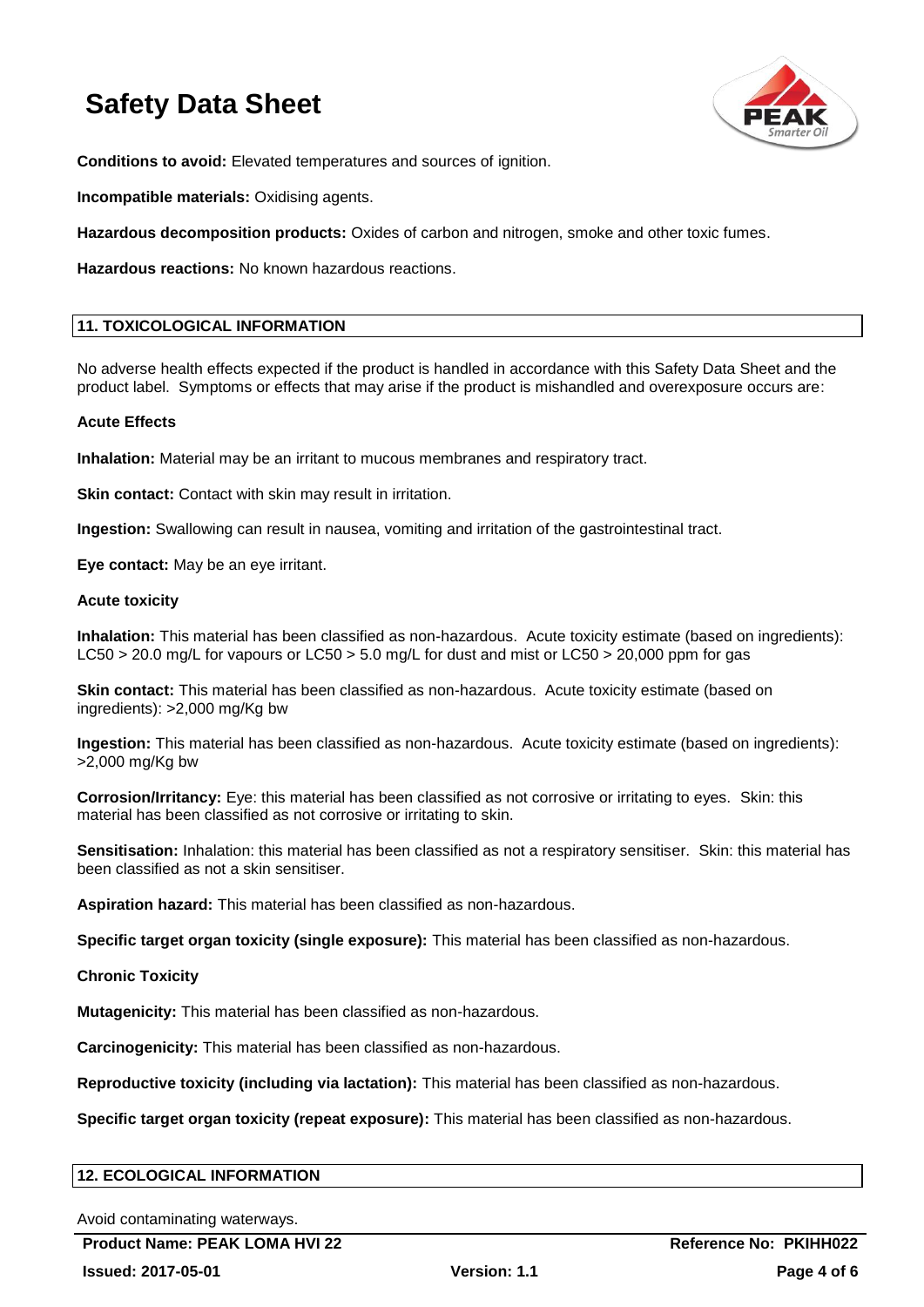

**Acute aquatic hazard:** This material has been classified as non-hazardous. Acute toxicity estimate (based on ingredients): >100 mg/L

**Long-term aquatic hazard:** This material has been classified as non-hazardous. Non-rapidly or rapidly degradable substance for which there are adequate chronic toxicity data available OR in the absence of chronic toxicity data, Acute toxicity estimate (based on ingredients): >100 mg/L, where the substance is not rapidly degradable and/or BCF  $<$  500 and/or log  $K_{ow}$   $<$  4.

**Ecotoxicity:** No information available.

**Persistence and degradability:** No information available.

**Bioaccumulative potential:** No information available.

**Mobility:** No information available.

#### **13. DISPOSAL CONSIDERATIONS**

Persons conducting disposal, recycling or reclamation activities should ensure that appropriate personal protection equipment is used, see "Section 8. Exposure Controls and Personal Protection" of this SDS.

If possible material and its container should be recycled. If material or container cannot be recycled, dispose in accordance with local, regional, national and international Regulations.

#### **14. TRANSPORT INFORMATION**

#### **ROAD AND RAIL TRANSPORT**

Not classified as Dangerous Goods by the criteria of the "Australian Code for the Transport of Dangerous Goods by Road & Rail" and the "New Zealand NZS5433: Transport of Dangerous Goods on Land".

#### **MARINE TRANSPORT**

Not classified as Dangerous Goods by the criteria of the International Maritime Dangerous Goods Code (IMDG Code) for transport by sea.

#### **AIR TRANSPORT**

Not classified as Dangerous Goods by the criteria of the International Air Transport Association (IATA) Dangerous Goods Regulations for transport by air.

#### **15. REGULATORY INFORMATION**

#### **This material is not subject to the following international agreements:**

Montreal Protocol (Ozone depleting substances) The Stockholm Convention (Persistent Organic Pollutants) The Rotterdam Convention (Prior Informed Consent) Basel Convention (Hazardous Waste) International Convention for the Prevention of Pollution from Ships (MARPOL)

#### **This material/constituent(s) is covered by the following requirements:**

• All components of this product are listed on or exempt from the Australian Inventory of Chemical Substances (AICS).

• All components of this product are listed on or exempt from the New Zealand Inventory of Chemical (NZIoC).

#### **16. OTHER INFORMATION**

Product Name: PEAK LOMA HVI 22 **Reference No: PKIHH022**